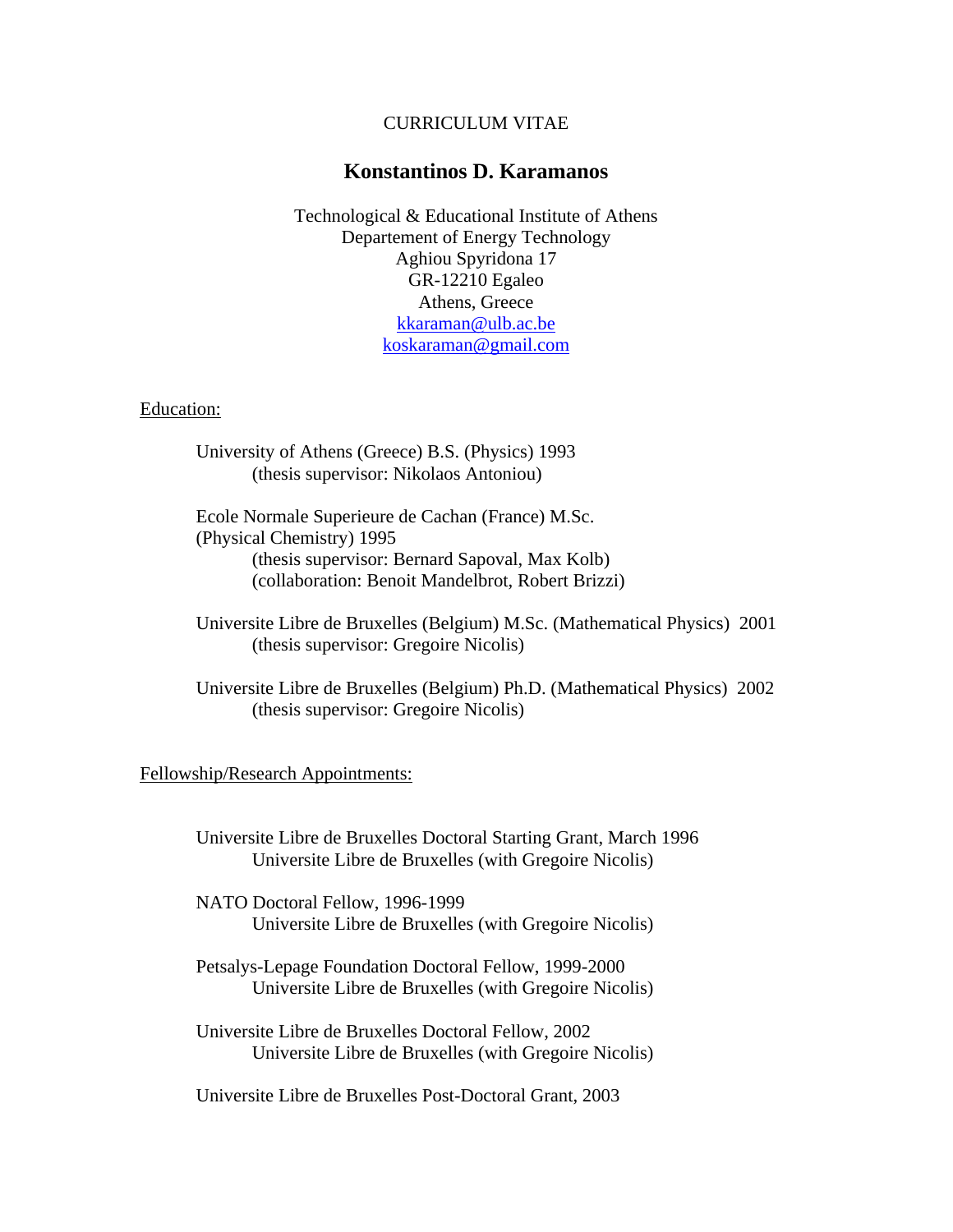Universite Libre de Bruxelles (with Gregoire Nicolis) "Pythagoras" National Postdoctoral Fellow, 2004-2005 University of Athens (with Kostas Eftaxias)

IKY (National Scholarship Foundation) Foundation Postdoctoral Fellow, 2005-2007 University of Athens (with Kostas Eftaxias)

DePaul University Research Fellow, February 2007-June 2007 DePaul University, Chicago (with John Kozak)

Senior Research Assistant July 2007-March 2008 University of Athens (with Kostas Eftaxias)

Senior Research Assistant July 2008-November 2008 University of Athens (with Kostas Eftaxias)

Senior Research Assistant Jan 2009-Sept 2009 University of Athens (with Fotis Diakonos)

Qualia Corp. Researcher/Partner, March 2012 (Running) University of Athens/Qualia Corp. (with Fotis Diakonos)

Senior Research Assistant Jan 2014-now Technological and educational institute of Athens (with Ioannis Sarris)

#### External visiting grants:

Camille Liegeois Travel Grant, August 2003 Royal Academy of Sciences, Brussels, Belgium

Simon Fraser University Visiting Grant (CoLab), August 2003 Centre for Experimental and Constructive Mathematics (CECM), Simon Fraser University, Canada (with Jon Borwein)

NSERC Visiting Grant, August 2003 Wilfrid Laurier University, Canada (with Ilias Kotsireas)

Aristotelian University of Thessaloniki Visiting Grant, March 2006 University of Thessaloniki, Greece (with Elias Aifantis)

IHES (Institut des Hautes Etudes Scientifiques) Visiting Grant – April 2008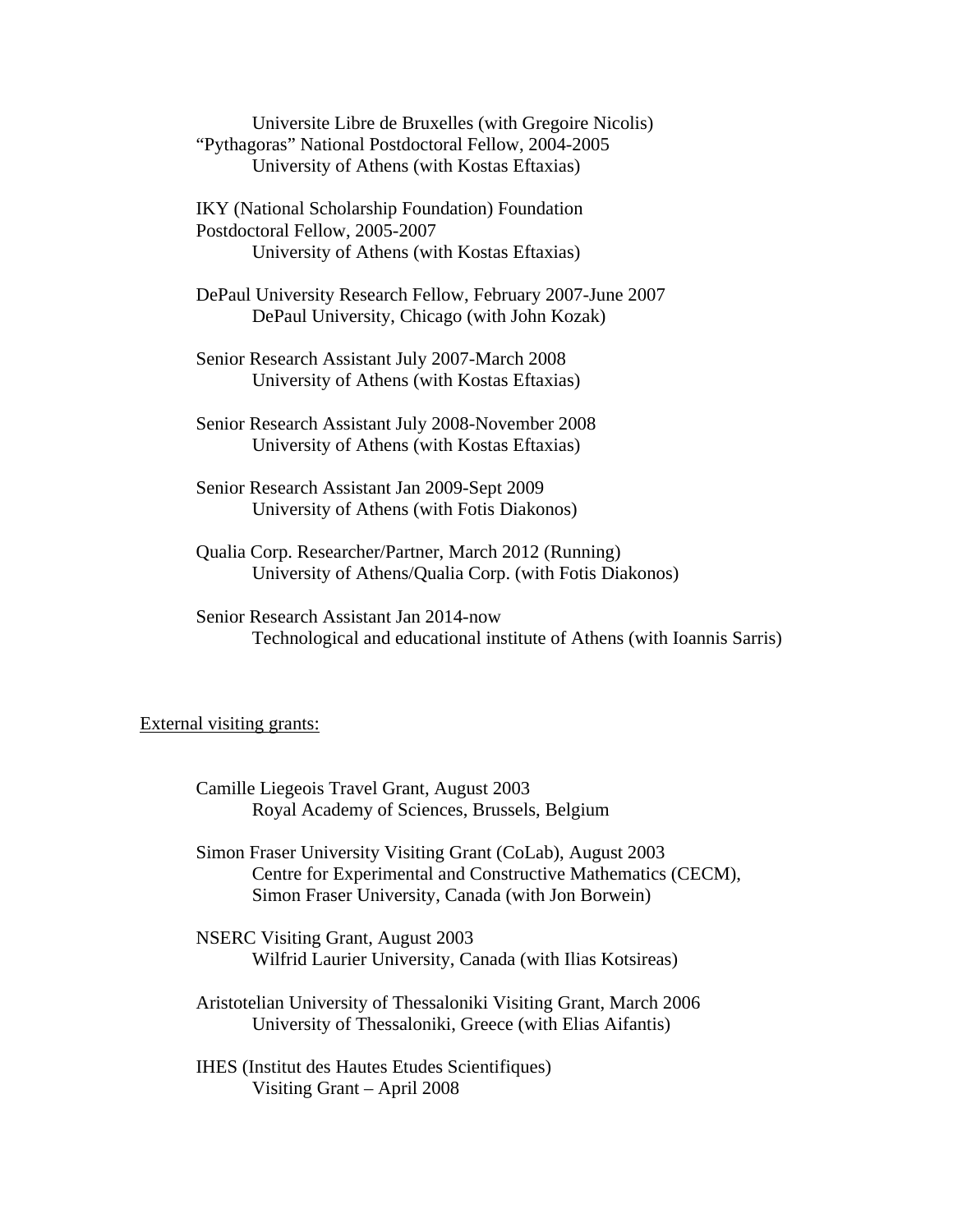Universite Libre de Bruxelles Visiting Grant, June 2008 Universite Libre de Bruxelles (with Gregoire Nicolis)

NSERC Visiting Grant, June 2008 Wilfrid Laurier University, Canada (with Ilias Kotsireas)

NSERC Visiting Grant, November 2008 Wilfrid Laurier University, Canada (with Ilias Kotsireas)

Universite Libre de Bruxelles Visiting Grant, June 2009 Universite Libre de Bruxelles (with Gregoire Nicolis)

Universite Libre de Bruxelles Visiting Grant, August 2009 Universite Libre de Bruxelles (with Nicolas Cerf)

IHES (Institut des Hautes Etudes Scientifiques) Visiting Grant – January 2010

Universite Libre de Bruxelles Visiting Grant, January 2010 Universite Libre de Bruxelles (with Gregoire Nicolis)

NSERC Visiting Grant, July 2015 Wilfrid Laurier University, Canada (with Ilias Kotsireas)

### Teaching Positions:

| October 1995 – Feb 1996 | Teaching assistant, Academic Course<br>"Adaptive Filtering",<br>Groupe Ecole Superieure d'Ingenieurs en<br>Electrotechnique et Electronique<br>(ESIEE, France),<br>Signal Processing Departement,<br>Paris, France |
|-------------------------|--------------------------------------------------------------------------------------------------------------------------------------------------------------------------------------------------------------------|
| <b>July 1997</b>        | Public Lecture, entitled "Introduction to<br>Nonlinear science",<br>3 <sup>rd</sup> Cycle Thematic School,<br>National research Center for Physical<br>Sciences (NRCPS) Demokritos,<br>Athens, Greece              |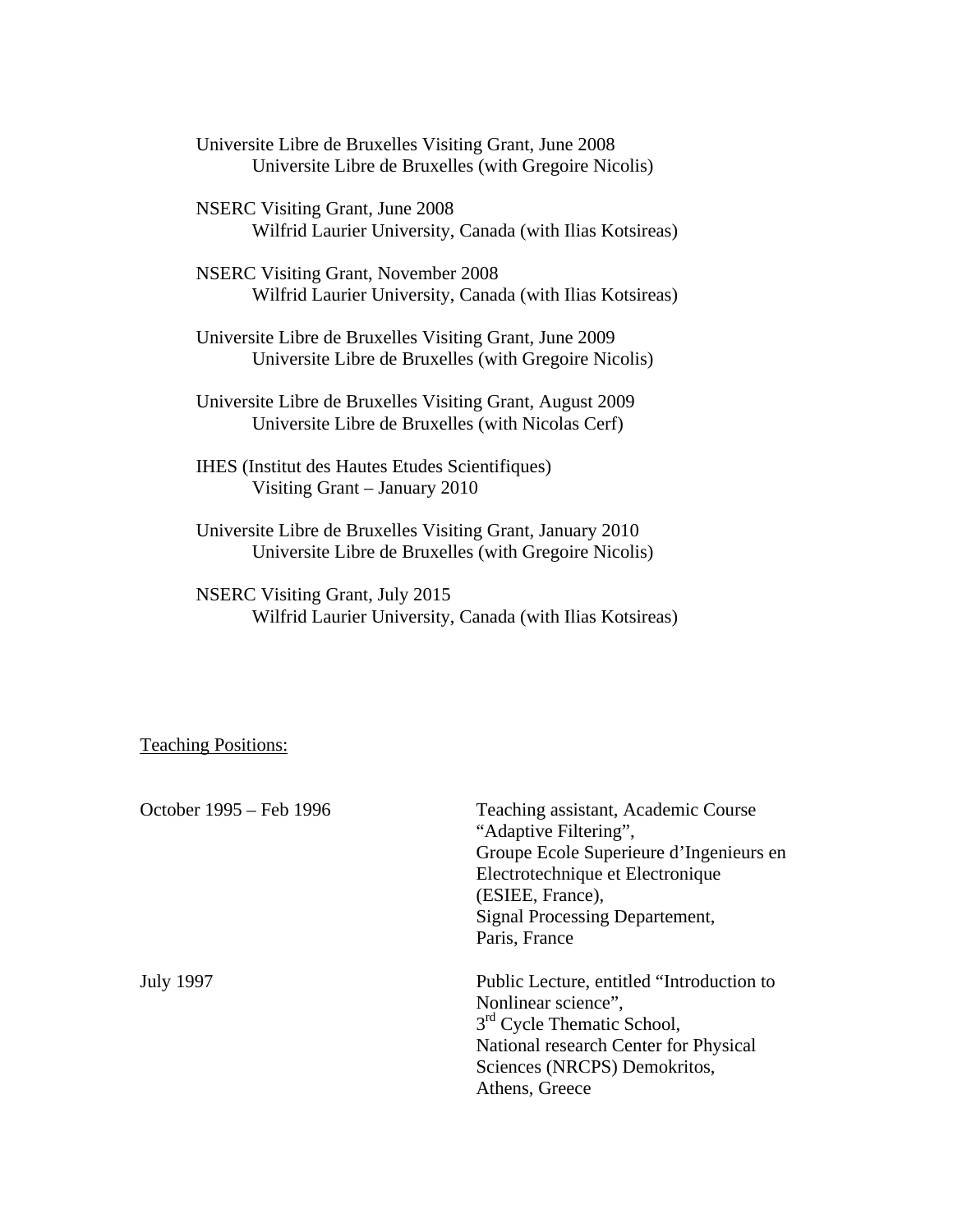| March 1999       | Invited talk entitled "From symbolic<br>dynamics to a digital approach",<br>Seminar of Mathematical Logic<br>3 <sup>rd</sup> Cycle Fonds de Recherche Scientifique<br>(FNRS, Begium)<br>University of Mons-Hainaut (UMH),<br>Mons, Belgium<br>and Universite Libre de Bruxelles (ULB),<br>Brussels, Belgium                                         |
|------------------|-----------------------------------------------------------------------------------------------------------------------------------------------------------------------------------------------------------------------------------------------------------------------------------------------------------------------------------------------------|
| February 2001    | Teaching assistant, Academic Course<br>"General Physics",<br>Faculty of Applied Sciences,<br>Universite Libre de Bruxelles (ULB),<br>Brussels, Belgium                                                                                                                                                                                              |
| March 2010       | Invited talk, entitled "New Trends in<br>Symbolic Dynamics",<br><b>Complex Systems and Applications Network</b><br>(COSA) Seminars of Nonlinear Science,<br>3 <sup>rd</sup> Cycle Thematic School,<br>National Research Center for Physical<br>Sciences (NRCPS) Demokritos,<br>Athens, Greece                                                       |
| December 2012    | Invited talk, entitled "Symbolic Dynamics"<br>and Entropy Analysis",<br><b>Complex Systems and Applications Network</b><br>(COSA) Seminars of Nonlinear Science,<br>3 <sup>rd</sup> Cycle Thematic School,<br>Seminar in Memory of the late J.S. Nicolis<br>National Research Center for Physical<br>Sciences (NRCPS) Demokritos,<br>Athens, Greece |
| 12 December 2012 | Invited talk, entitled "Introduction to<br>Deterministic Chaos",<br>Retired scientists Thematic School,<br>National Research Center for Physical<br>Sciences (NRCPS) Demokritos,<br>Athens, Greece                                                                                                                                                  |
| 26 April 2013    | Invited talk, entitled "Introduction to<br>Symbolic Dynamics",                                                                                                                                                                                                                                                                                      |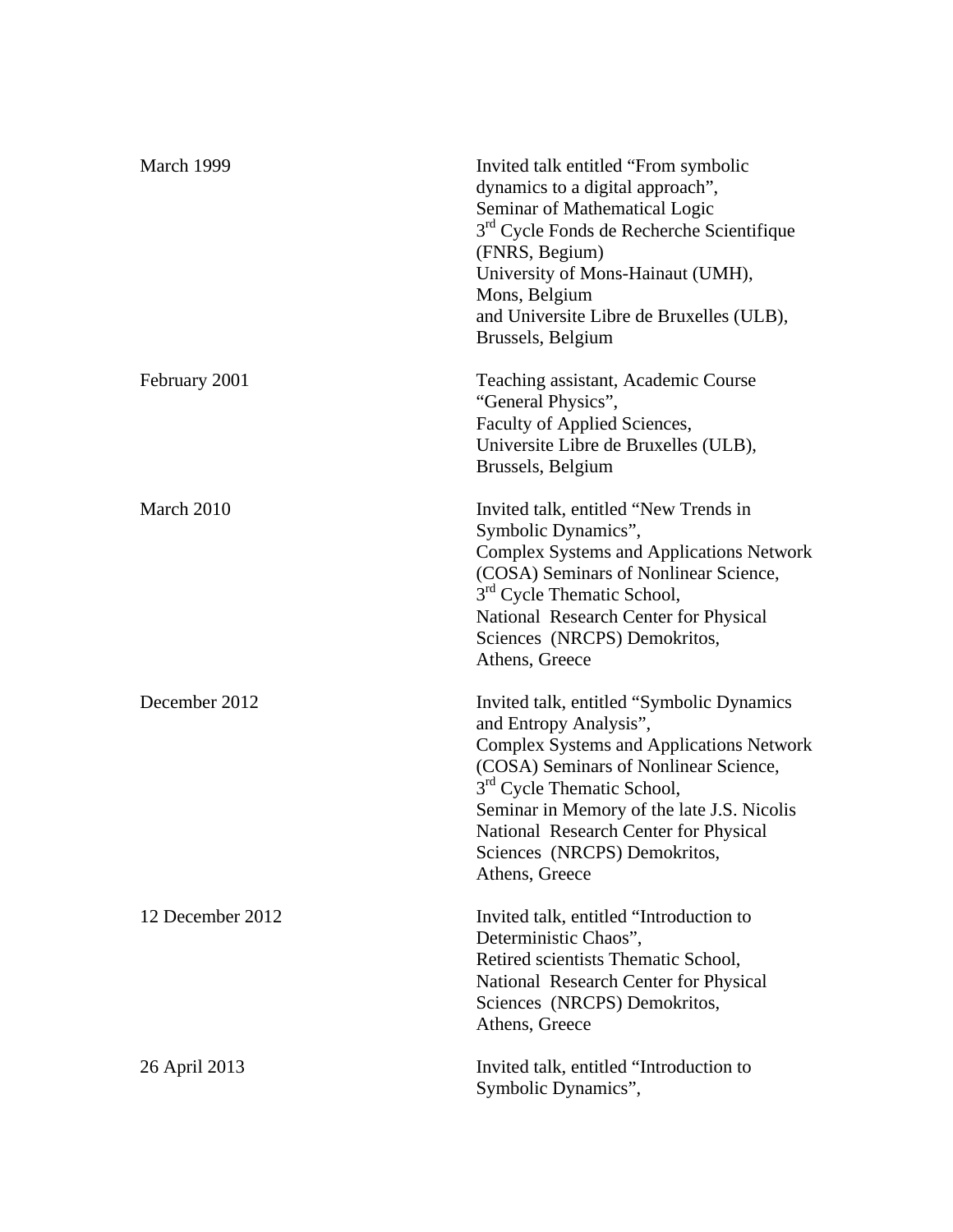|                                          | Academic Course "Nonlinear Dynamical<br>Systems",<br>3 <sup>rd</sup> Cycle Thematic School,<br>Physics Departement,<br>National and Kapodistrian<br>University of Athens<br>Athens, Greece                                                     |
|------------------------------------------|------------------------------------------------------------------------------------------------------------------------------------------------------------------------------------------------------------------------------------------------|
| 4 July 2014                              | Public Lecture, entitled "Chaos,<br>The flight of the Butterfly,<br>Mathematics and Physics",<br>"Gerostathopouleion" Astronomical<br>Observatory, Physics Departement,<br>National and Kapodistrian<br>University of Athens<br>Athens, Greece |
| Scientific awards, prizes, distinctions: |                                                                                                                                                                                                                                                |
| June 1993                                | B.S. Degree Excellence Prize<br>(8,70/10)                                                                                                                                                                                                      |
| September 1999                           | Van Buuren Foundation Scientific Prize<br>Universite Libre de Bruxelles                                                                                                                                                                        |
| August 2000                              | Session's Chairperson in the colloquium<br><b>Computing Anticipatory Systems 2000</b><br>(CASYS'2000, Belgium)<br>Liege, Belgium                                                                                                               |
| January 2002                             | Institut des Hautes Etudes Scientifiques<br>(IHES, Paris, France) Short-term Visitor<br>Invited by M. Gromov                                                                                                                                   |
| May 2003                                 | Camille Liegeois Travel Grant<br>(A Prize addressing Excellent Scientists<br>of minus of 35 years old),<br>Universite Libre de Bruxelles &<br>Royal Academy of Sciences, Belgium<br>Invited by J.M. Borwein                                    |
| November 2005                            | Nominated Member of the American<br><b>Chemical Society (ACS)</b>                                                                                                                                                                              |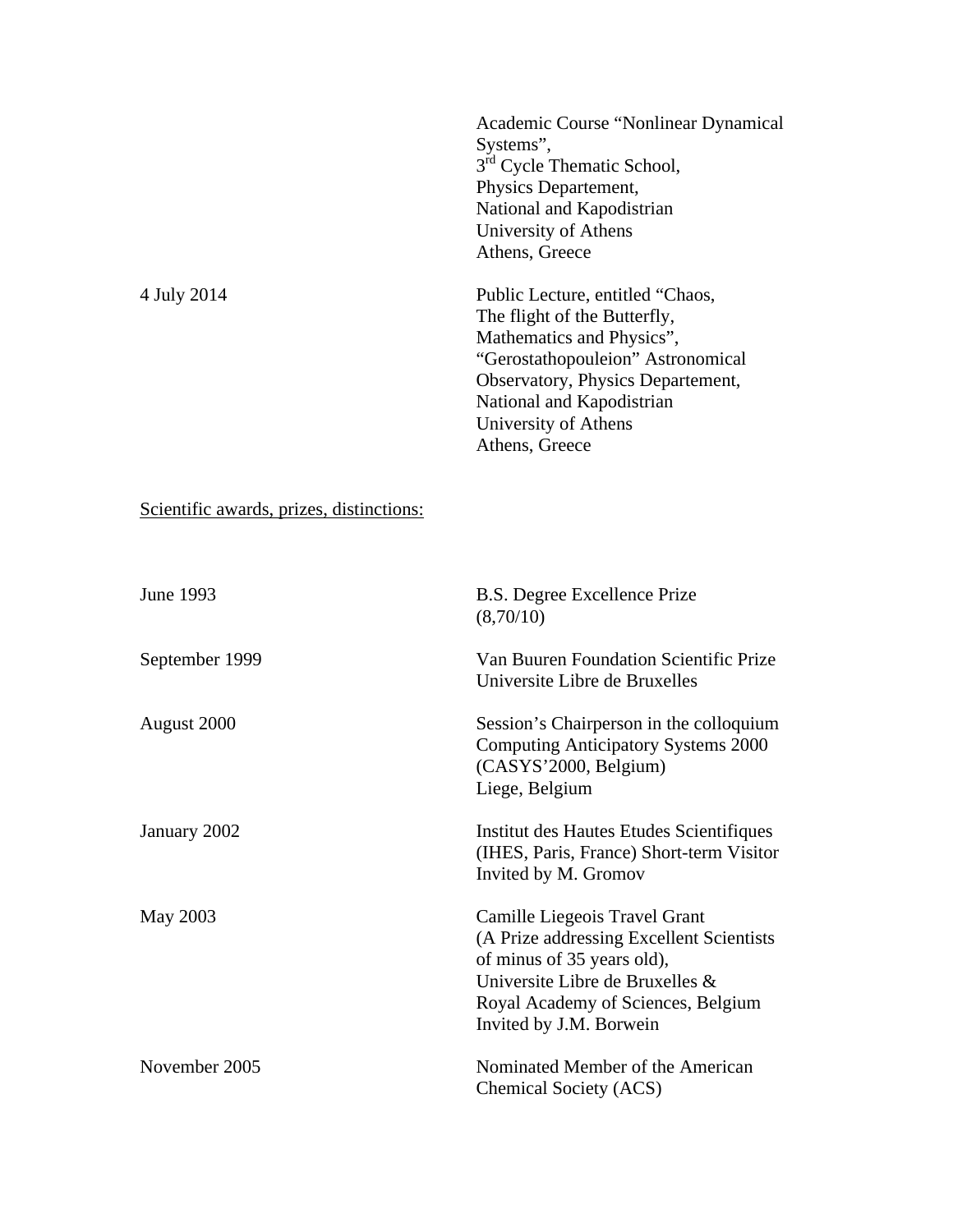| January 2007     | Over 8 refereed Invited papers in<br>International conferences                                                                                                                                                              |
|------------------|-----------------------------------------------------------------------------------------------------------------------------------------------------------------------------------------------------------------------------|
| April 2008       | Institut des Hautes Etudes Scientifiques<br>(IHES, Paris, France) Long-term Visitor                                                                                                                                         |
| <b>June 2008</b> | Nominated Member of the American<br>Institute of Chemical Engineering (AIChE)                                                                                                                                               |
| August 2009      | Nominated Member of the Emerald Literati<br>Club, Emerald Publishers, England                                                                                                                                               |
| August 2009      | Session's Chairperson in the colloquium<br><b>Computing Anticipatory Systems 2009</b><br>(CASYS'2009, Belgium)<br>Liege, Belgium                                                                                            |
| August 2009      | Best paper Award (with the Crystal Belgium)<br>For Proceedings paper [5] below,<br>in the colloquium Computing Anticipatory<br>Systems 2009 (CASYS'2009, Belgium)<br>Liege, Belgium                                         |
| January 2010     | Papers $[1]$ , $[8]$ , $[18]$ , below are cited in<br>Wolfram's MathWorld, maintained by<br>Wolfram Research, USA,<br>in the Lemmas "Binary Carry Sequence",<br>"Logistic Map", and "Feigenbaum<br>Constants", respectively |
| January 2010     | Papers [1], [4], [8], below are cited in the<br>On-Line Encyclopedia of Integer Sequences<br>Maintained by OEIS Foundation, USA                                                                                             |
| January 2010     | Institut des Hautes Etudes Scientifiques<br>(IHES, Paris, France) Medium-term Visitor                                                                                                                                       |
| June 2010        | Paper [22] below, is cited among the top 25<br>hottest artivles in Physica A for the period<br>April 2010 - June 2010                                                                                                       |
| <b>Nov 2010</b>  | Paper [23] below, entered in the Virtual<br>Journal of Biological Physics Research                                                                                                                                          |
| May 2011         | Paper [9] below, entered in the collective                                                                                                                                                                                  |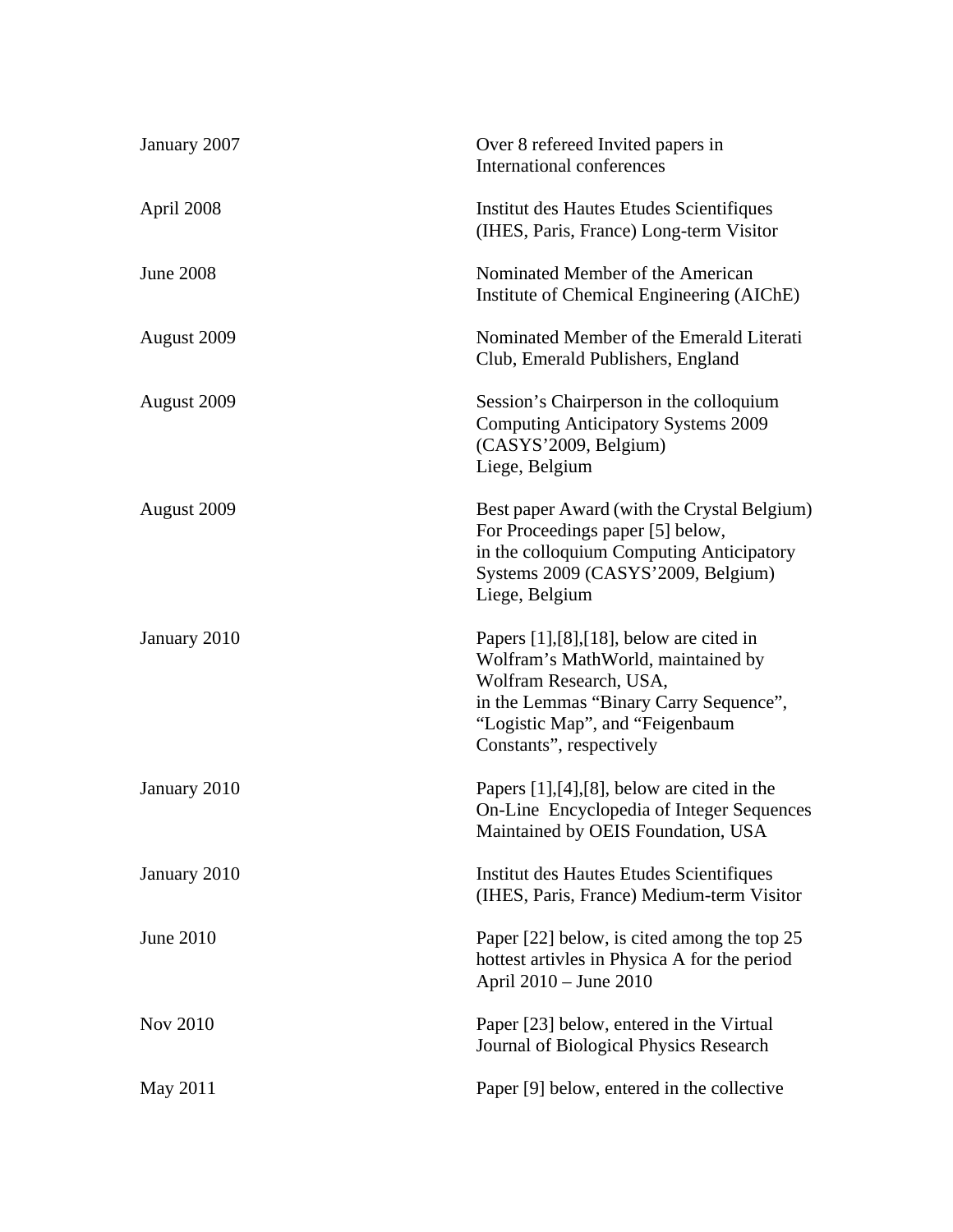|                | Book titled "Models and applications of<br>Chaos Theory in Modern Sciences", edited<br>By Dr. Elhadj Zeraoulia, Science Publishers,<br><b>USA</b>                                                             |
|----------------|---------------------------------------------------------------------------------------------------------------------------------------------------------------------------------------------------------------|
| Oct 2011       | Paper [24] below, highlighted in Journal of<br>Technology and Science, Vertical News in<br>Mathematics (11 Oct 2011), USA                                                                                     |
| Dec 2011       | Paper [25] below, figures in the inaugural<br>Issue of the Int. J. Inform. Eng., USA                                                                                                                          |
| March 2013     | Inclusion to Marquis "Who's Who" in the<br>World                                                                                                                                                              |
| September 2013 | Paper [26] below, highlighted in the Book<br>"Issues in Artificial Intelligence, Robotics<br>and Machine Learning: 2013 Edition",<br>Q. Ashton Acton (Gen. Ed.), Scholarly<br>Editions, Atlanta, Georgia, USA |
| 27 Jan 2014    | Recognition of paper [32] below, as a "great"<br>contribution in understanding the relevant<br>field of study", on behalf of the International<br>Journal of Bifurcation and Chaos (IJBC)                     |
| Feb 2014       | Paper [8] below, is cited in Wikipedia in the<br>Lemma "Integer Relation Algorithm<br>$(PSLQ)$ "                                                                                                              |
| August 2014    | Recognition of paper [28] below, as a "great<br>contribution in understanding the relevant<br>field of study", on behalf of the International<br>Journal of Bifurcation and Chaos (IJBC)                      |

# Record of Scholarship:

- 1. "Symbolic dynamics and entropy analysis of Feigenbaum limit sets." K. Karamanos and G. Nicolis Chaos, Solitons & Fractals 10(7), 1135-1150 (1999)
- 2. "Can one hear the shape of an electrode ? Active zone in Laplacian Transfer. I, Numerics."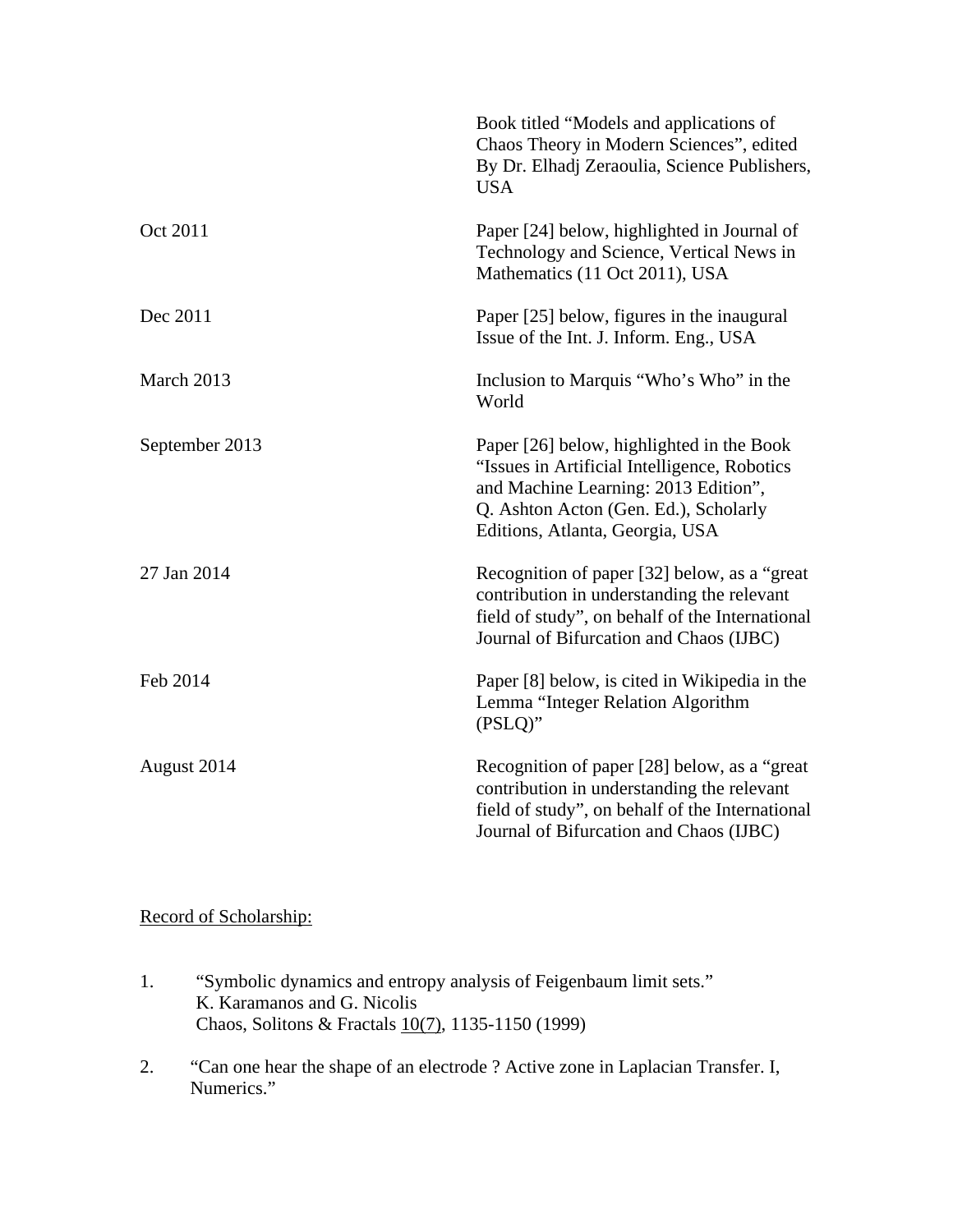B. Sapoval, M. Filoche, K. Karamanos and R. Brizzi Eur. Phys. J. B 9, 739-753 (1999)

- 3. "From symbolic dynamics to a digital approach: chaos and transcendence" K. Karamanos Lect. Notes Phys. 550, 357-371 (2000) [Invited paper]
- 4. "From symbolic dynamics to a digital approach." K. Karamanos Int. J. Bif. Chaos  $11(6)$ , 1683-1694 (2001)
- 5. "Dissipation in Laplacian Fields across irregular boundaries." K. Karamanos, G. Nicolis, T. Massart and P. Bouillard Phys. Rev. E 64, 0111151-15 (2001)
- 6. "Entropy analysis of substitutive sequences revisited." K. Karamanos J. Phys. A: Math. Gen. 34, 9231-9241 (2001)
- 7. "A thorough numerical entropy analysis by lumping of some substitutive sequences." K. Karamanos and I. Kotsireas J. Forrest (Ed.) Kybernetes 31(9/10), 1409-1417 (2002) [Invited paper]
- 8. "Exact computation of the bifurcation point B4 of the logistic map and the Bailey-Broadhurst conjectures." I. Kotsireas and K. Karamanos Int. J. Bif. Chaos 14(7), 2417-2423 (2004)
- 9. "A unified approach of catastrophic events." S. Nikolopoulos, P. Kapiris, K. Karamanos and K. Eftaxias Nat. Haz. Earth Syst. Sciences 4, 615-631 (2004)
- 10. "Statistical analysis of the binary expansion of the first 1000 digits of the Feigenbaum constants alpha and delta." K. Karamanos and I. Kotsireas J. Franklin Inst. 342, 329-340 (2005)
- 11. "Algebraic dynamics of certain Gamma function values." J.M. Borwein and K. Karamanos Nonconvex Optim. Appl. 77, 3-21 (2005) [Invited paper]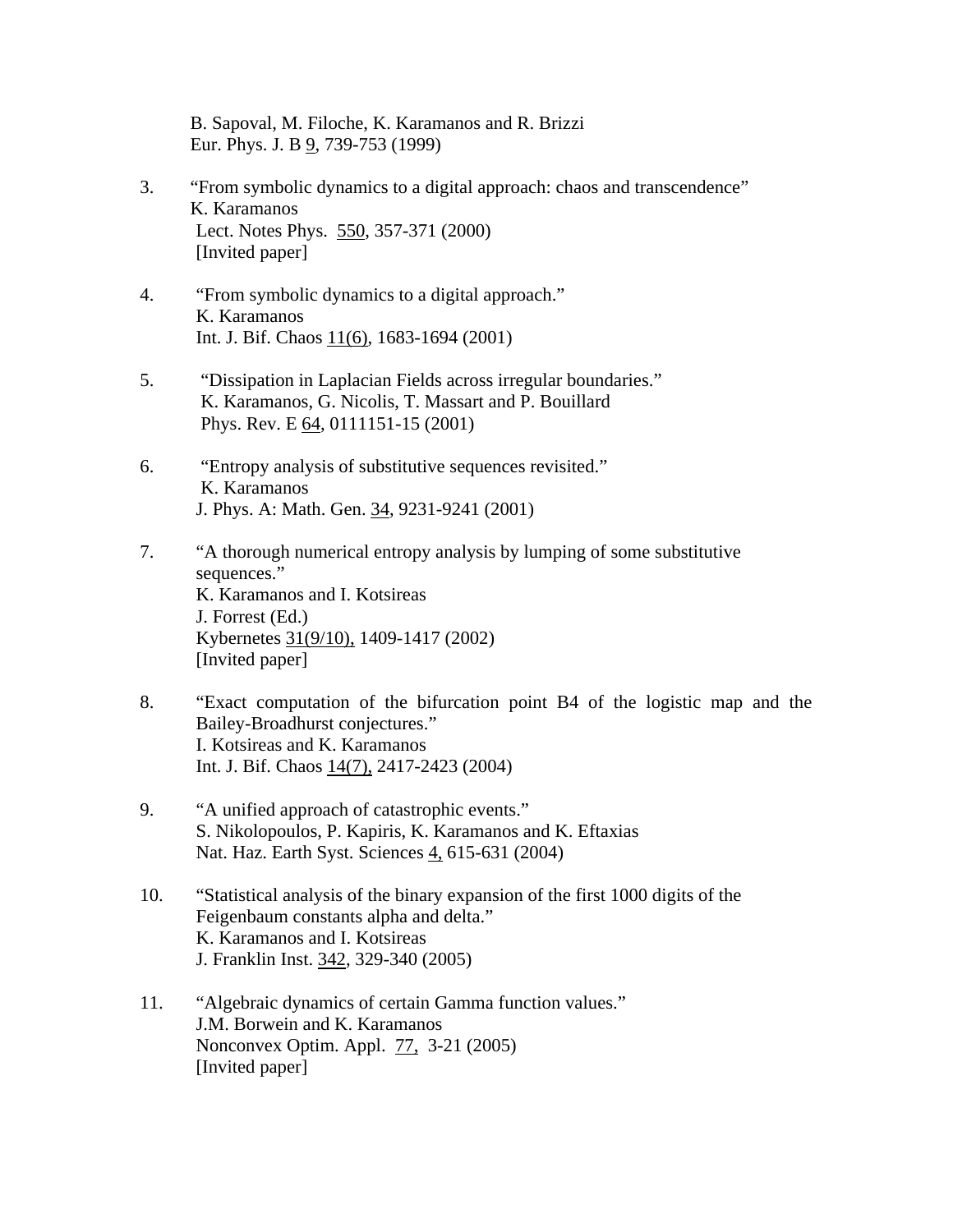- 12. "Dissipation in weakly polarizable electrodes across irregular boundaries." K. Karamanos J. Non-Equil. Thermodyn. 30, 163-171 (2005)
- 13. "The seismological and Electromagnetic view of the critical earthquake model. Did the 7/9/1999 M5.9 Athens Earthquake come with a warning?" P. Kapiris, K. Nomicos, G. Antonopoulos, J. Polygiannakis, K. Karamanos, J. Kopanas, A. Peratzakis and K. Eftaxias Earth, Planets, Space 57(3), 215-230 (2005)
- 14. "Extracting preseismic electromagnetic signatures in terms of symbolic dynamics." K. Karamanos, A. Peratzakis, P. Kapiris, S. Nikolopoulos, J. Kopanas and K. Eftaxias Nonlinear Processes in Geophysics 12, 835-848 (2005)
- 15. "A unified approach to catastrophic events: from the normal state to geological or biological shock in terms of spectral fractal and nonlinear analysis." K. Eftaxias, P. Kapiris, G. Balasis, A. Peratzakis, K. Karamanos, J. Kopanas, G. Antonopoulos and K. Nomicos Nat. Haz. Earth Syst. Sciences 6, 1-24 (2006)
- 16. "Study of pre-seismic electromagnetic signals in terms of complexity." K. Karamanos, D. Dakopoulos, K. Aloupis, A. Peratzakis, L. Athanasopoulou, S. Nikolopoulos, P. Kapiris and K. Eftaxias Phys. Rev. E 74, 016104 – 016125 (2006)
- 17. "Block entropy analysis of heart rate variability signals." K. Karamanos, S. Nikolopoulos, G. Manis, A. Alexandridi, K. Hizanides and S. Nikolakeas Int. J. Bif. Chaos 16(7), 2093-2101 (2006)
- 18. "Addendum: On the Statistical analysis of the binary expansions of the Feigenbaum constants." K. Karamanos and I. Kotsireas J. Franklin Inst. 343, 759-761 (2006)
- 19. "Statistical Compressibility Analysis of DNA Sequences by Generalized Entropy-like Quantities: Towards Algorithmic Laws for Biology?" K. Karamanos, I. Kotsireas, A. Peratzakis and K. Eftaxias WSEAS Trans. Syst. 5(11), 2503-2513 (Nov 2006) Comments and Corrections. WSEAS Trans. Syst. 6(1), 242 (Jan 2007) [Invited paper]
- 20. "Evidence of fractional-Brownian-motion-type asperity model for earthquake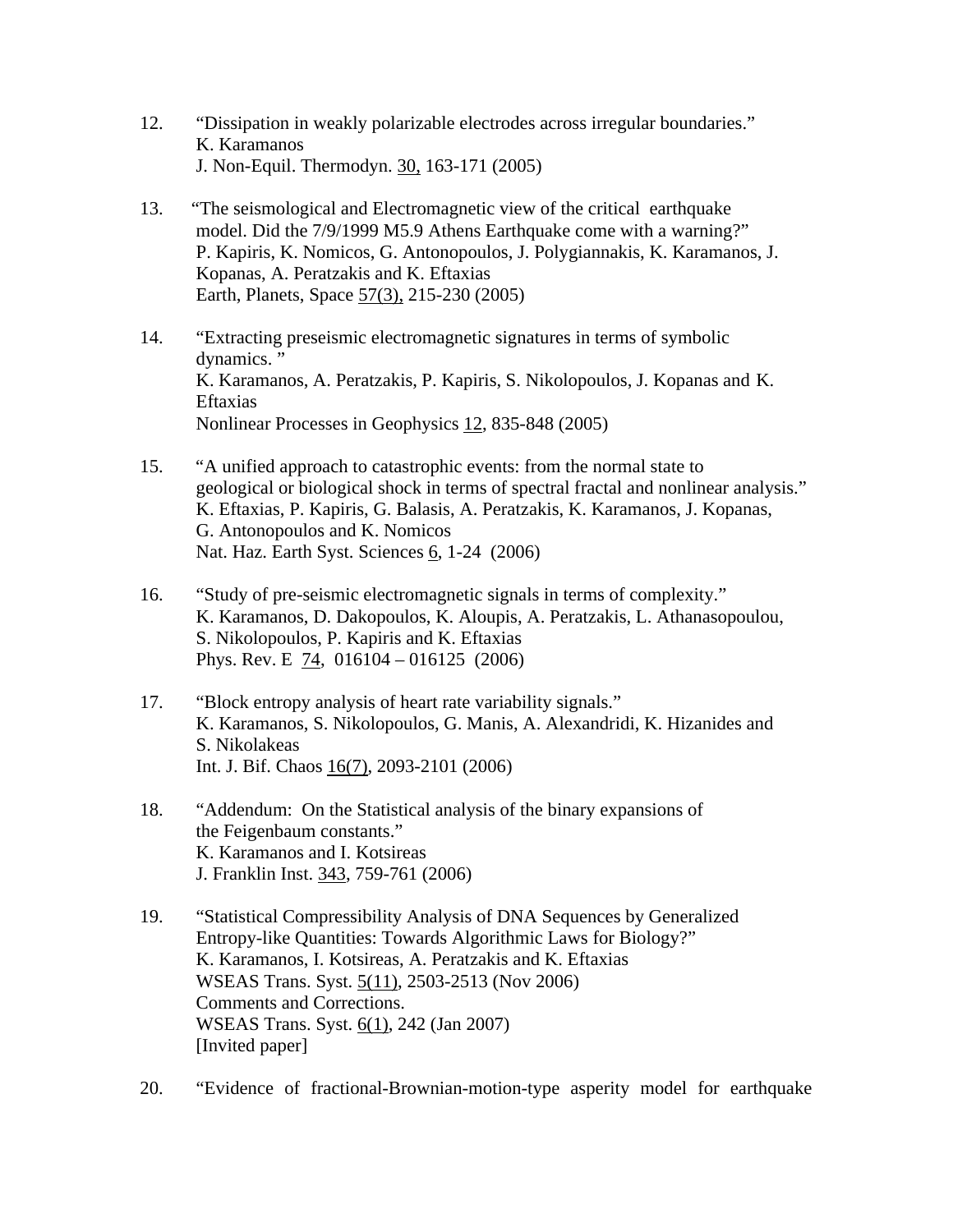generation in candidate pre-seismic electromagnetic emissions." K. Eftaxias, Y. Contoyiannis, G. Balasis, K. Karamanos, J. Kopanas, G. Antonopoulos, G. Koulouras and K. Nomicos Nat. Haz. Earth Syst. Sci. 8, 657-669 (2008)

- 21. "Characterizing Cantorian sets by entropy-like quantities." K. Karamanos Kybernetes 38(6), 1025-1032 (2009)
- 22. "Nonlinear Statistical Analysis of Natural Language Written Texts." C. Papadimitriou, K. Karamanos, F.K. Diakonos, V. Constantoudis and H.Papageorgiou Physica A 389, 3260-3266 (2010)
- 23. "Scaling Laws and Fractality in the distribution of coding segments in eukaryotic genomes revealed through a block entropy approach." L. Athanasopoulou, S. Athanasopoulos, K. Karamanos and Y. Almirantis Phys. Rev. E 82, 051917 (2010) (9 pages) Also: Virtual Journal of Biological Physics Research (Nov 2010)
- 24. "Recent developments in the Digital Approach of Symbolic Dynamics." K. Karamanos, A. Gkiolmas and C. Scordoulis Kybernetes 40(5/6), 921-925 (2011) [DDrive Lab preprint #336 (2007)] Also: Highlighted in Journal of Technology and Science, Vertical News in Mathematics, USA (11 Oct 2011)
- 25. "Illuminating the Poincare Recurrence Theorem with Information Technology." I.S. Mistakidis, S.I. Mistakidis and K. Karamanos Int. J. Infor. Eng. 1(1), 7-19 (Dec 2011) [Invited paper]
- 26. "The many facets of Poincare Recurrence Time Theorem of the logistic map." K. Karamanos, I.S. Mistakidis and S.I. Mistakidis Kybernetes 41(5/6), 794-803 (2012) Highlighted in the Book "Issues in Artificial Intelligence, Robotics and Machine Learning: 2013 Edition", Q. Ashton Acton (Gen. Ed.), Scholarly Editions, Atlanta, Georgia, USA (2013)
- 27. "Aspects of Arithmetic Experiments with Escape Time Statistics." I.S. Mistakidis, K. Karamanos and S.I. Mistakidis Int. J. Infor. Eng. 2(3), 97-104 (Sept 2012)
- 28. "Entropy Analysis of Word-length Series of Natural Language Texts: Effects of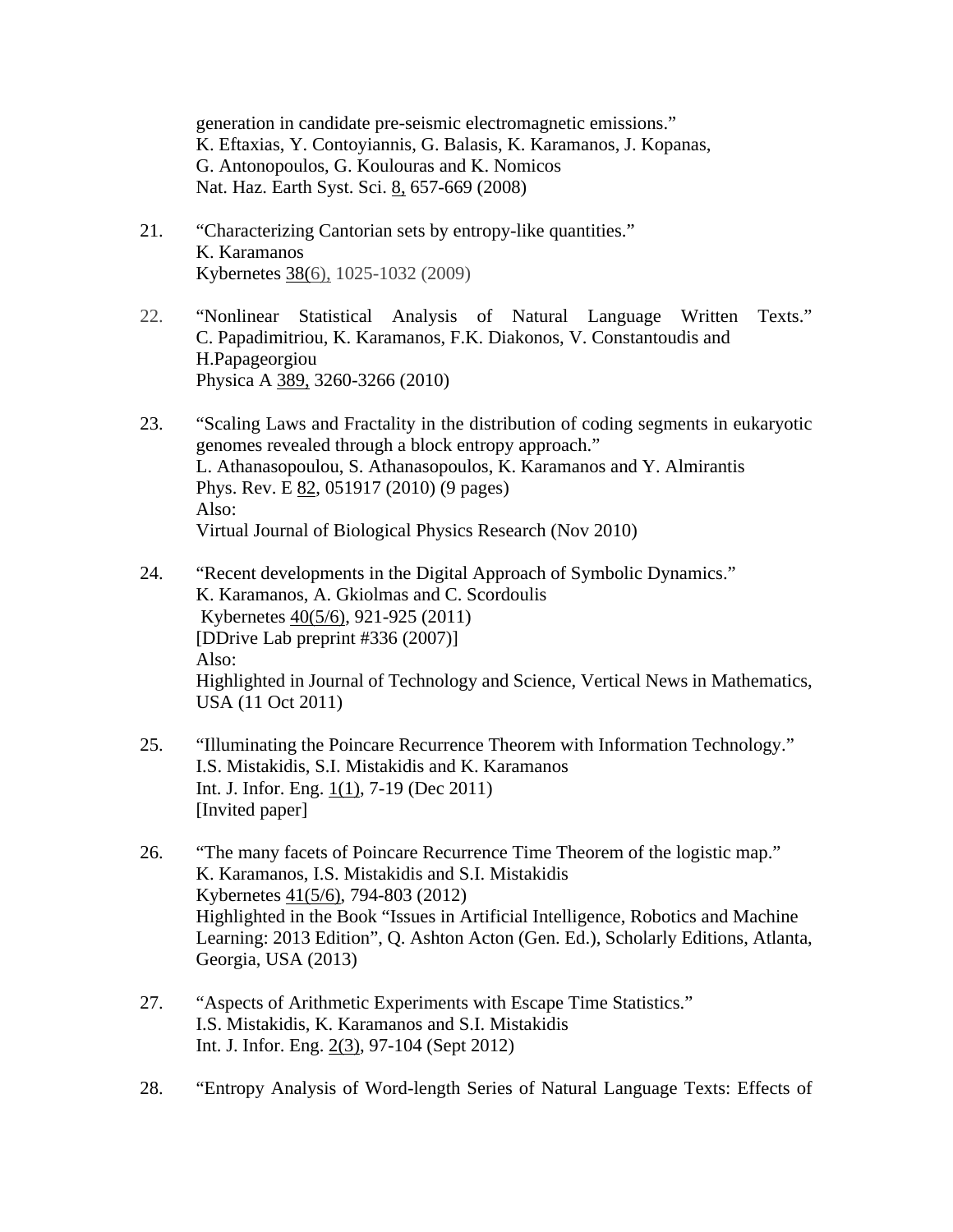Text Language and Genre." M. Kalimeri, V. Constantoudis, C. Papadimitriou, K. Karamanos, F.K. Diakonos, and H. Papageorgiou Int. J. Bif. Chaos 22(9), 1250223 (Sept 2012) (8 pages)

- 29. "Ecosystem Foods Webs as Dynamic System: Educating Undergraduate Teachers in Conceptualizing Aspects of Food Webs' Systemic Nature and Comportment." K. Karamanos, A. Gkiolmas, A. Chalkidis, M. Papaconstantinou, D. Stavrou and C. Skordoulis Adv. Syst. Sci. and Appl. 12(4), 353-372 (2012)
- 30. "Statistical versus optimal partitioning for block entropies." I.S. Mistakidis, K. Karamanos and S.I. Mistakidis Kybernetes 42(1), 35-54 (Jan 2013)
- 31. "Using the simulations of NetLogo as a tool for introducing Greek High-School Students to eco-systemic thinking." A. Gkiolmas, K. Karamanos, A. Chalkidis, M. Papaconstantinou, D. Stavrou and C. Skordoulis Adv. Syst. Sci. and Appl. 13(3), 276-298 (2013)
- 32. "Symbol-to-symbol correlation function at the Feigenbaum Point of the logistic map." K. Karamanos, I.S. Mistakidis and S.I. Mistakidis Int. J. Bif. Chaos 23(7), 1350118 (July 2013) (14 pages) CARMA Lab. Preprint
- 33. "Criteria for the Complexity of Successive Astronomical Paradigms." P. Papaspirou, K. Karamanos and X. Moussas Physics International 5(1), 92-102 (2014) CARMA Lab. Preprint [Invited paper]
- 34. "Teaching Chaos with a Pendulum." C. Skordoulis, V. Tolias, D. Stavrou, K. Karamanos and A. Gkiolmas Adv. Syst. Sci. and Appl. 14(2), 158 (2014)
- 35. "Symbolic Dynamics Applied to velocity time-series in wind farms." K. Karamanos, I.S. Mistakidis, S.I. Mistakidis and I.E. Sarris Adv. Syst. Sci. and Appl. 14(3), 244-253 (2014) CARMA Lab. Preprint
- 36. "Word-length entropies and correlations of natural language written texts." M. Kalimeri, V. Constandoudis, C. Papadimitriou, K. Karamanos, F.K. Diakonos and H. Papageorgiou Journal of Quantitative Linguistics, to appear (2014)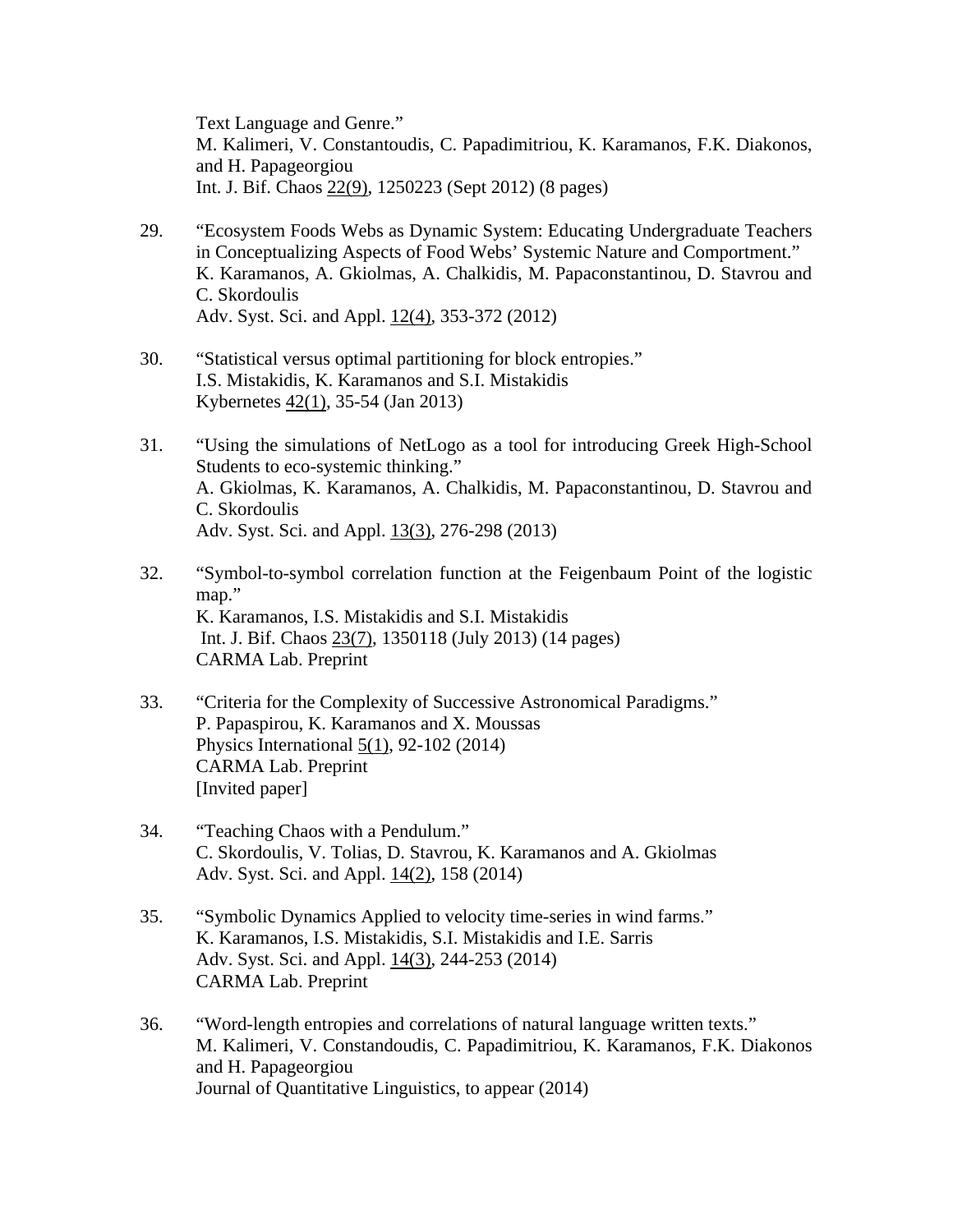- 37. "Entropy production of entirely diffusional Laplacian transfer and the possible role of fragmentation of the boundaries." K. Karamanos, S.I. Mistakidis, T.J. Massart and I.S. Mistakidis Submitted to Fractals (2013)
- 38. "Structure of the Correlation Function at the accumulation points of the logistic map." K. Karamanos, I.S. Mistakidis and S.I. Mistakidis Submitted to Int. J. Gen. Syst. (2014) CARMA Lab. Preprint

## Refereed Proceedings of International Conferences:

- 1. "Entropy Analysis of Automatic Sequences Revisited: an Entropy Diagnostic for Automaticity." K. Karamanos D. Dubois (Ed.) AIP Conference Proceedings 573, 278-284 (2001) [Invited paper]
- 2. "Towards Large-Scale Entropy Computations." K. Karamanos and I. Kotsireas D. Dubois (Ed.) AIP Conference Proceedings 718, 385-391 (2004) [Invited paper]
- 3. "Block Entropy Analysis of long recorded Electrocardiograms as a good way for discrimination between Normal Subjects and Coronary Patients." K. Karamanos, S. Nikolopoulos and K. Hizanides D. Dubois (Ed.) Int. J. of Comp. Anticip. Syst. 15(1), 57-71 (2004) [Invited paper]
- 4. "Detailed Study of the ergodic properties of the relaxation phase of nonchaotic one-dimensional maps." Special Volume in honor of Mitchell J. Feigenbaum K. Karamanos, I. Kapsomenakis and F.K. Diakonos D. Dubois (Ed.) Int. J. of Comp. Anticip. Syst. 17(2), 239-253 (2006) [Invited paper]
- 5. "Recycling the Independent Field Approximation Argument in the Far Field."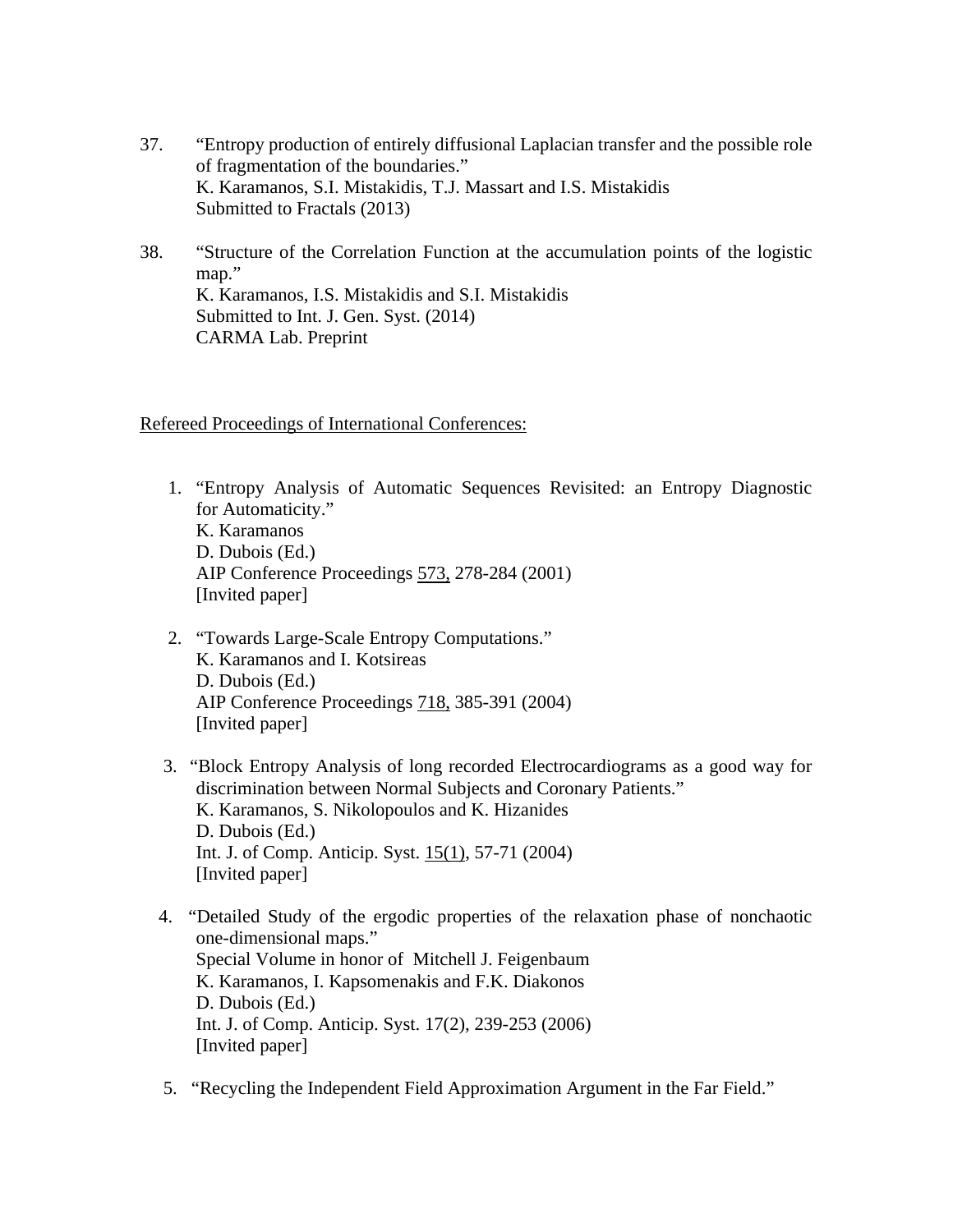K. Karamanos D. Dubois (Ed.) AIP Conference Proceedings 1303, 45 (2010) Proceedings of Computing Anticipatory Systems 2009 (CASYS'2009, 3-8 August 2009, HEC Liege, Belgium) Best Paper Award with the Crystal Belgium IHES preprint: Theoretical Physics P-08-26 (April 2008) [Invited paper]

- 6. "The programming environement of NetLogo as a tool for introducing Greek High-school students to ecosystemic thinking." A. Gkiolmas, A. Chalkidis, D. Stavrou, K. Karamanos and C. Scordoulis P. Chantzoglou (Ed.) To appear in the Proceedings of the 5<sup>th</sup> National and International Conference of the Hellenic Society for Systemic Studies (HSSS), Xanthi, Greece, pp. 474-489 (2010)
- 7. "Teaching of/with Agent-Based Models in the Social Sciences." A. Gkiolmas, A. Chalkidis, A. Papaconstantinou, D. Stavrou, K. Karamanos and C. Skordoulis Video contribution to the Proceedings of the MAPS-2 Conference, 8-9 April 2010, ENS ULM (Ecole Normale Superieure, rue d' Ulm), Paris, France (2010)
- 8. "A constructionist Method Used for the purpose of Teaching Teachers About Basic Properties of Complex Adaptive Systems, by the use of a NetLogo Model." A. Gkiolmas, A. Chalkidis, K. Karamanos, M. Papaconstantinou and C.Skordoulis Constructionism 2012 Conference Proceedings, C. Kynigos, J.E. Clayson and N. Yiannoutsou (Eds.), pp. 270-280, Vivliosynergatiki S.A., Athens, Greece (2012)

## Recent manuscripts:

 1. "Computing the bifurcation points and the superstable orbits of the logistic Map." I. Kotsireas and K. Karamanos (Under Revision)

Technical Reports – Unpublished:

1. "Fractal Structure of the block-complexity function." K. Karamanos and I. Kotsireas IHES preprint: Mathematics M-08-24 (April 2008)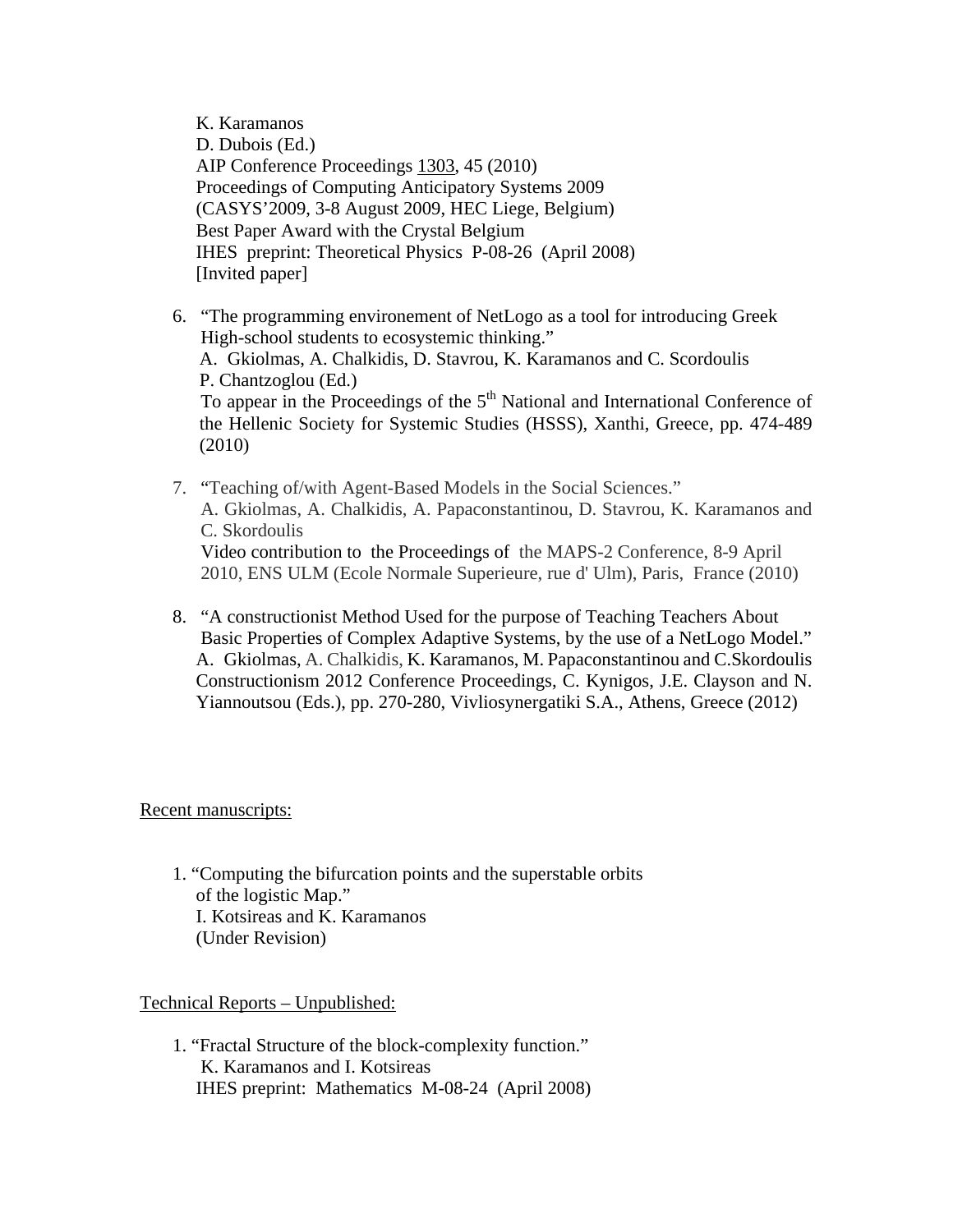### Refereed Proceedings of International Conferences, in Greek:

- 1. "From Symbolic Dynamics to a Digital Approach: Complexity, Chaos and Transcendence." Special Volume in Honor of Gregoire Nicolis K. Karamanos T. Bountis (Ed.) Order and Chaos in Nonlinear Dynamical Systems, 6, 321-325 (2000)
- 2. "Dissipation in Laplacian Fields across irregular boundaries." K. Karamanos T. Bountis (Ed.) Order and Chaos in Nonlinear Dynamical Systems, 7, (2002).

## Extended abstracts:

- 1. "Some aspects of symbolic dynamics of Feigenbaum limit sets." K. Karamanos [Ecole Jeunes Chercheurs en informatique: Algorithmique et Calcul Formel](http://www.labri.fr/Perso/~weil/ecolegdr/), Section Theorie des Nombres, 22-26 March (1999), LaBRI, University Bordeaux 1, Bordeaux, France <http://www.labri.fr/perso/weil/ecolegdr/>
- 2. "Block Entropy Analysis of some DNA Strings." K. Karamanos, I. Kotsireas and V. Basios ADN et chromatine: aux frontières de la biologie, de la biophysique et de la génomique 23-29 March (2002), Arcachon, Bordeaux, France [http://adn.crpp.u-bordeaux.fr](http://adn.crpp.u-bordeaux.fr/)
- 3. "Approaching Geophysical and Biological Catastrophes." K. Karamanos and K. Eftaxias 8-13 August (2005),CASYS'2005, HEC Management School, Liege, Belgium <http://www.ulg.ac.be/mathgen/CHAOS/CASYS2005.htm>
- 4. "Extracting preseismic VLF-VHF electromagnetic signatures: A possible way in which the critical regime is reached as the earthquake approaches." K. Eftaxias, P. Kapiris, K. Karamanos, G. Balasis and A. Peratzakis Fall Meeting AGU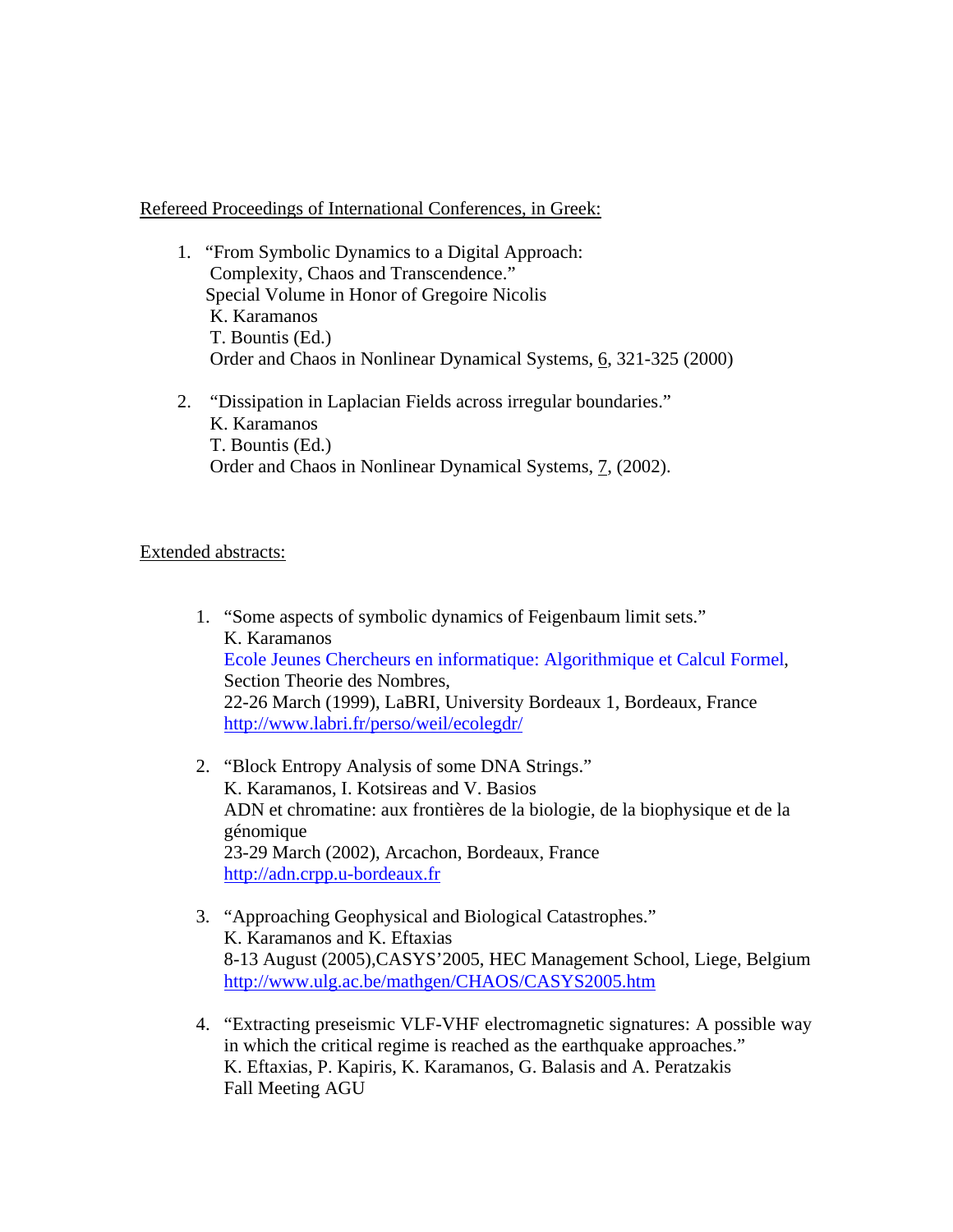Eos Trans. AGU, Fall Meet. Suppl. 86(52), (2005)

- 5. "Study of Preseismic Electromagnetic Signals in terms of T-complexity." K. Karamanos, M. Titchener, K. Aloupis, D. Dakopoulos, P. Kapiris, A. Peratzakis and K. Eftaxias Geophysical Research Abstracts 7, 00556 (2005)
- 6. "Recurrence and Escape Time Statistics in Electromagnetic Precursors." K. Karamanos, L. Athanasopoulou and A. Peratzakis Geophysical Research Abstracts 8, 02153 (2006)
- 7. "Evidence of a self-affine asperity fault model in preseismic electromagnetic activity." K. Eftaxias, Y. Contoyiannis, K. Karamanos, M. Kalimeri, G. Balasis, J. Kopanas, G. Antonopoulos and K. Nomicos Geophysical Research Abstracts 9, 04829 (2007)
- 8. "Search for signatures that imply the transition earthquake nucleation by means of Complexity."

 K. Karamanos, K. Nomicos and K. Eftaxias Geophysical Research Abstracts 9, 04830 (2007)

- 9. "Entropy Study of a proper "word length" for catastrophic events." K. Karamanos, C. Papadimitriou, M. Kalimeri, L. Athanasopoulou and K. Eftaxias Geophysical Research Abstracts 9, 04836 (2007)
- 10. "Detrended fluctuation analysis of pre-seismic electromagnetic emissions." S. Nikolopoulos, K. Karamanos and K. Eftaxias EGU General Assembly 2008 Geophysical Research Abstracts 10, EGU2008-A-01567 (2008)
- 11. "A multidisciplinary analysis of MHz-kHz pre-seismic emissions associated With recent significant earthquakes in Greece." S. Nikolopoulos, K. Karamanos and K. Eftaxias EGU General Assembly 2009 Geophysical Research Abstracts 11, EGU2009-A-2431 (2009)
- 12. "A Unified Approach to Catastrophic Events." L. Athanasopoulou, K. Karamanos and K. Eftaxias Computing Anticipatory Systems 2009 (CASYS'2009)
- 12. "Are Fractals Optimal Geometries for Diffusion?" K. Karamanos International Federation of Nonlinear Analysts (IFNA) General Congress,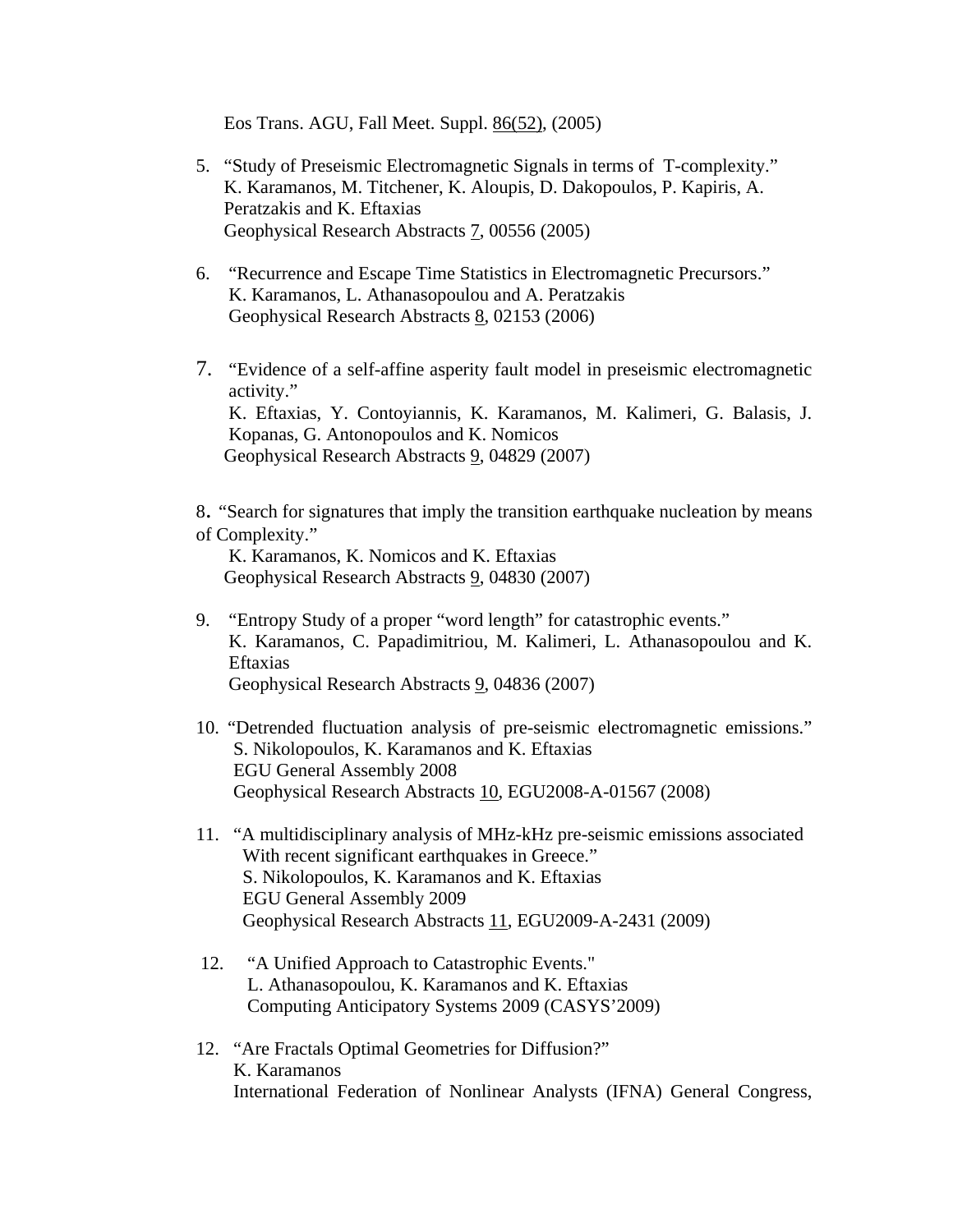June-July 2012, Department of Mathematics, National and Kapodistrian University of Athens (2012)

# Organizership:

- Principal organizer of a Regular Seminar on Complex Systems, University of Athens (2004-2005)
- Member of the International Program Committee CASYS'2005 <http://www.ulg.ac.be/mathgen/CHAOS/CASYS2005.htm>
- Member of the International Program Committee CASYS'2007 <http://www.ulg.ac.be/mathgen/CHAOS/CASYS2007.htm>
- Member of the International Program Committee CASYS'2011 <http://www.ulg.ac.be/mathgen/CHAOS/CASYS2011.htm>

# Honorary organizerships:

- Member of the International Scientific Committee of the  $11<sup>th</sup> WSEAS$ International Conference on Systems <http://www.wseas.org/conferences/2007/greece/iccomp/committee.htm>
- Member of the International Scientific Committee of the  $11<sup>th</sup> WSEAS$ International Conference on Computers http://www.wseas.org/conferences/2007/greece/iccomp/committee.htm
- Member of the International Scientific Committee of the  $6<sup>th</sup>$  WSEAS International Conference on Data, Networks, Communications and Computers (DNCOCO 2007) <http://www.wseas.org/conferences/2007/tt/dncoco/>
- Member of the International Scientific Committee of the 9<sup>th</sup> WSEAS International Conference on Mathematical and Computational Methods in Science and Engineering (MACMESE'2007) <http://www.wseas.org/conferences/2007/tt/macmese/>
- Member of the International Scientific Committee of the  $12<sup>th</sup> WSEAS$ International Conference on Computers <http://www.wseas.org/conferences/2008/greece/iccomp/>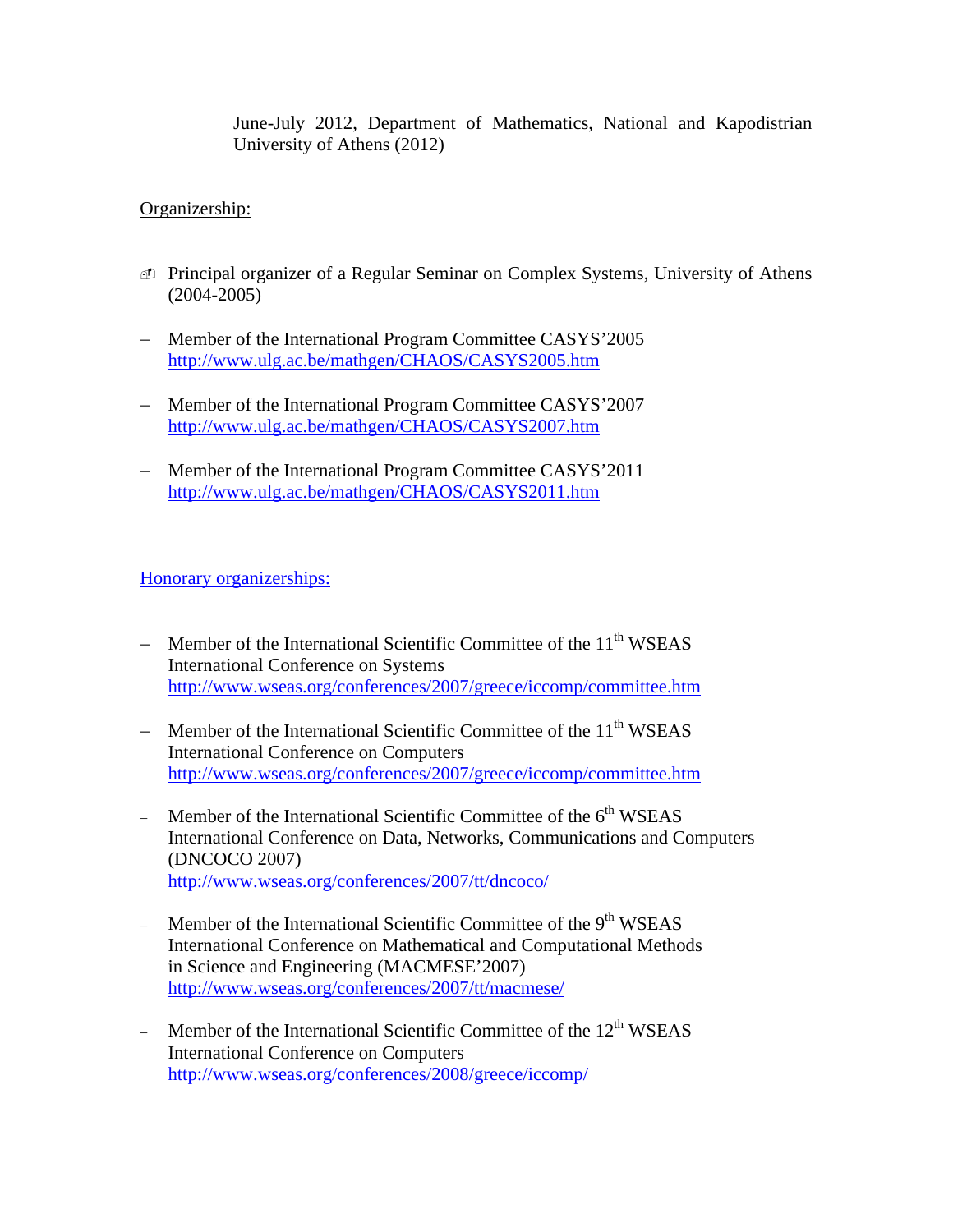# Editorial Board Member:

- Scientific Research and Essays (SRE) [An ISI Ranked Journal] http://www.academicjournals.org/SRE [Term: Jan 2006 – now]
- International Scholarly Research Network (ISRN) Applied Mathematics Hindawi Journals [A MathSciNet Ranked Journal] <http://www.isrn.com/journals/appmath/> [Term: June 2011 – Feb 2014 (stopped)]
- International Scholarly Research Notices (ISRN) Applied Mathematics Hindawi Journals [A MathSciNet Ranked Journal] http://www.hindawi.com/journals/isrn/ [Term: March 2014 – now]
- Scientific Inquiry Int. Inst. Gen. Syst. Studies (IIGSS) Journals http://www.iigss.net/ [Term: Jan 2006 – now]
- Advances in Systems Science and Applications (ASSA, USA) IIGSS Journals [A Scopus Ranked Journal] [Term: Sept  $2012 - now$ ]

## Referee:

- Theoretical Computer Science  $(TCS)$  (1)
- $\bullet$  AIP Conference Proceedings (3)
- International Journal of Computing Anticipatory Systems (IJCAS, Liege) (3)
- Journal of the Franklin Institute (JFI)  $(2)$
- European Community Marie Curie Actions (FP-6, Brussels)
- $\bullet$  Europhysics Letters (EPL) (1)
- Tectonophysics  $(1)$
- NEST evaluator (FP-6, 2006)
- $\bullet$  Acta Geodynamica and Geomaterialia (Prague) (1)
- Physics Letters  $A(2)$
- Physica  $A(1)$
- Scientific Research and Essays (SRE, Lagos Nigeria)  $(3)$